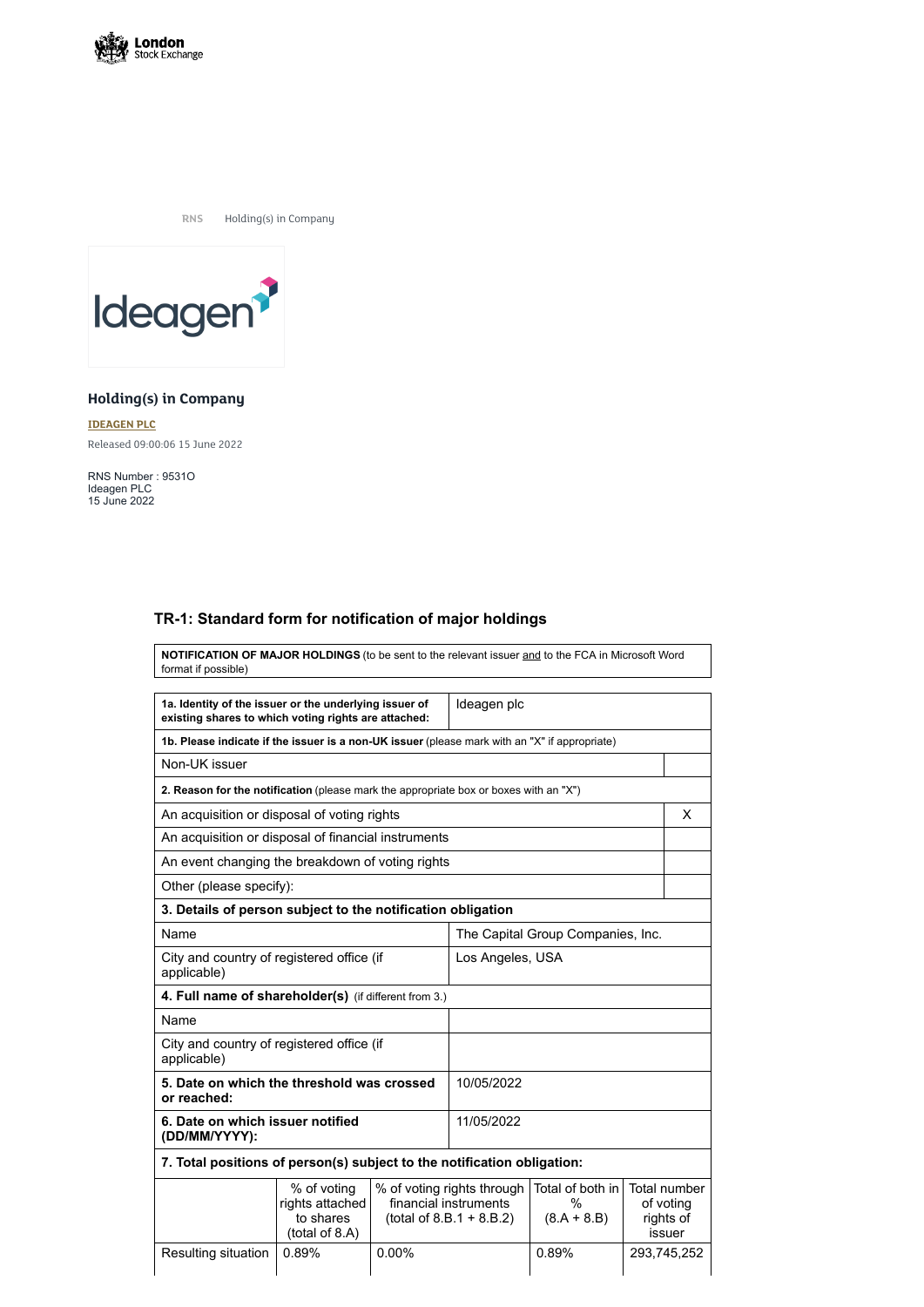| on the date on<br>which threshold<br>was crossed or<br>reached |       |          |       |  |
|----------------------------------------------------------------|-------|----------|-------|--|
| Position of<br>previous<br>notification (if<br>applicable)     | 5.05% | $0.00\%$ | 5.05% |  |

| 8. Notified details of the resulting situation on the date on which the threshold was crossed or<br>reached: |                                     |                               |                           |                               |
|--------------------------------------------------------------------------------------------------------------|-------------------------------------|-------------------------------|---------------------------|-------------------------------|
|                                                                                                              | A: Voting rights attached to shares |                               |                           |                               |
| Class/type of                                                                                                | <b>Number of voting rights</b>      |                               | % of voting rights        |                               |
| shares ISIN<br>code (if<br>possible)                                                                         | <b>Direct</b><br>(DTR5.1)           | <b>Indirect</b><br>(DTR5.2.1) | <b>Direct</b><br>(DTR5.1) | <b>Indirect</b><br>(DTR5.2.1) |
| GB00B0CM0C50<br><b>Common Stock</b>                                                                          |                                     | 2.605.501                     |                           | 0.89%                         |
|                                                                                                              |                                     |                               |                           |                               |
| <b>SUBTOTAL 8.A</b>                                                                                          | 2,605,501                           |                               |                           | 0.89%                         |

|                                    | B 1: Financial Instruments DTR5.3.1R (1) (a) |                                                 |                                                                                                |                       |
|------------------------------------|----------------------------------------------|-------------------------------------------------|------------------------------------------------------------------------------------------------|-----------------------|
| Type of<br>financial<br>instrument | <b>Expiration date</b>                       | Exercise/<br><b>Conversion</b><br><b>Period</b> | Number of voting rights that<br>may be acquired if the<br>instrument is<br>exercised/converted | % of voting<br>rights |
| N/A                                |                                              |                                                 |                                                                                                |                       |
|                                    |                                              | <b>SUBTOTAL</b><br>8.B.1                        |                                                                                                |                       |

| B 2: Financial Instruments with similar economic effect DTR5.3.1R (1) (b) |                        |                                                 |                                          |                            |                       |
|---------------------------------------------------------------------------|------------------------|-------------------------------------------------|------------------------------------------|----------------------------|-----------------------|
| Type of<br>financial<br>instrument                                        | <b>Expiration date</b> | Exercise/<br><b>Conversion</b><br><b>Period</b> | <b>Physical or</b><br>cash<br>settlement | Number of<br>voting rights | % of voting<br>rights |
| N/A                                                                       |                        |                                                 |                                          |                            |                       |
|                                                                           |                        |                                                 | <b>SUBTOTAL</b><br>8.B.2                 |                            |                       |

| 9. Information in relation to the person subject to the notification obligation (please<br>mark the applicable box with an "X")                                                                                                                             |                                    |                               |                                            |
|-------------------------------------------------------------------------------------------------------------------------------------------------------------------------------------------------------------------------------------------------------------|------------------------------------|-------------------------------|--------------------------------------------|
| Person subject to the notification obligation is not controlled by any<br>natural person or legal entity and does not control any other<br>undertaking(s) holding directly or indirectly an interest in the<br>(underlying) issuer                          |                                    |                               |                                            |
| <b>Full chain of controlled undertakings through which the voting rights</b><br>and/or the financial instruments are effectively held starting with the<br>ultimate controlling natural person or legal entity (please add<br>additional rows as necessary) |                                    |                               | x                                          |
| <b>Name</b>                                                                                                                                                                                                                                                 | % of voting<br>rights if it equals | % of voting<br>rights through | Total of both if it<br>equals or is higher |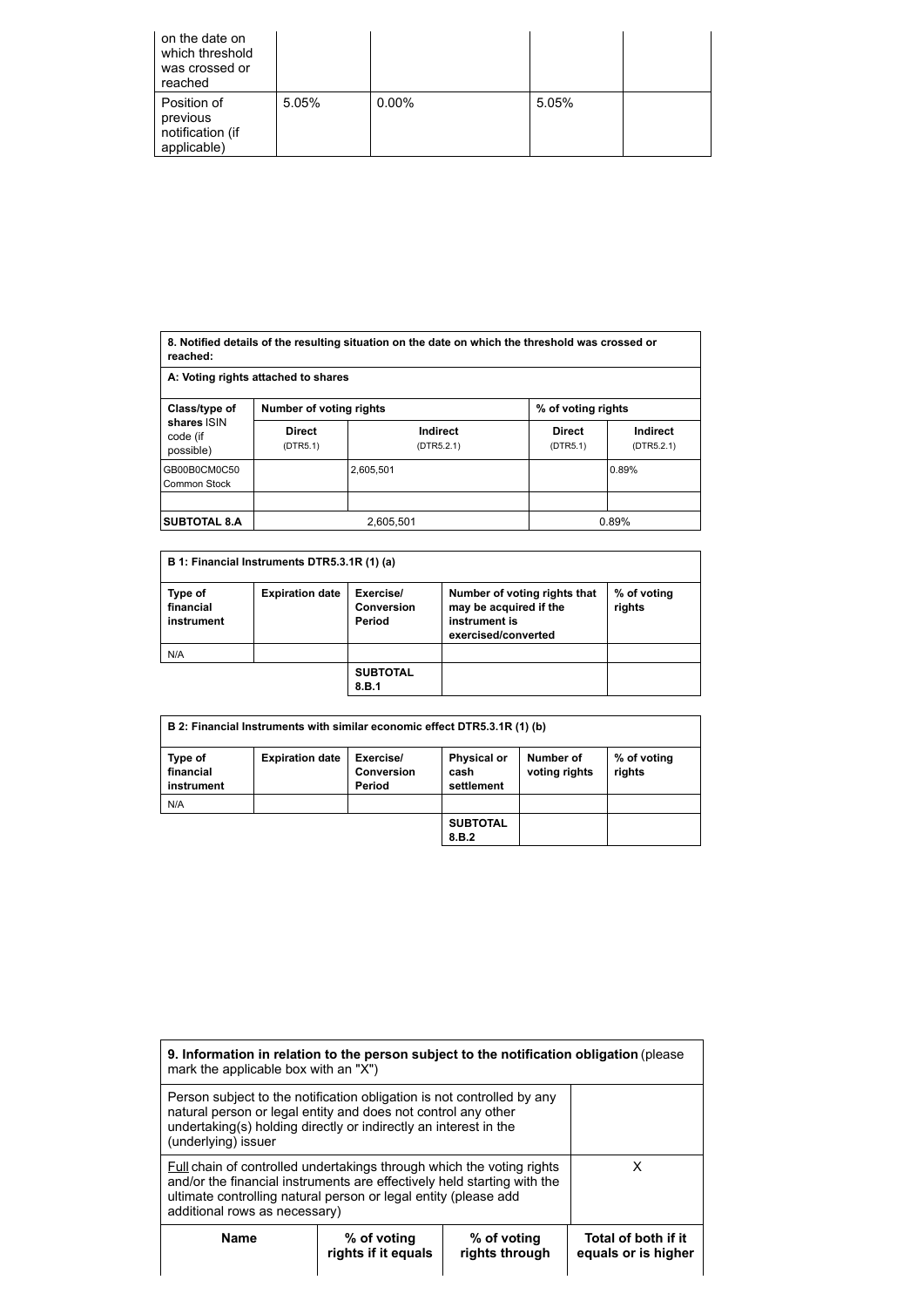|                                                   | or is higher than<br>the notifiable<br>threshold | financial<br>instruments if it<br>equals or is<br>higher than the<br>notifiable<br>threshold | than the notifiable<br>threshold |
|---------------------------------------------------|--------------------------------------------------|----------------------------------------------------------------------------------------------|----------------------------------|
| Capital Research and<br><b>Management Company</b> |                                                  |                                                                                              |                                  |
| Total                                             |                                                  |                                                                                              |                                  |

| 10. In case of proxy voting, please identify:       |  |  |
|-----------------------------------------------------|--|--|
| Name of the proxy holder                            |  |  |
| The number and % of voting rights held              |  |  |
| The date until which the voting rights will be held |  |  |

## **11. Additional information:**

This information is provided by RNS, the news service of the London Stock Exchange. RNS is approved by the Financial Conduct Authority to act as a Primary Information Provider in the United Kingdom. Terms and conditions relating to the use and distribution of this information may apply. For further information, please contact [rns@lseg.com](mailto:rns@lseg.com) or visit [www.rns.com.](http://www.rns.com/)

The Capital Group Companies, Inc. ("CGC") is the parent company of Capital Research and Management Company ("CRMC") and Capital Bank & Trust Company ("CB&T"). CRMC is a U.S.-based investment management company that serves as investment manager to the American Funds family of mutual funds, other pooled investment vehicles, as well as individual and institutional clients. CRMC and its investment manager affiliates manage equity assets for various investment companies through three divisions, Capital Research Global Investors, Capital International Investors and Capital World Investors. CRMC is the parent company of Capital Group International, Inc. ("CGII"), which in turn is the parent company of five investment management companies ("CGII management companies"): Capital International, Inc., Capital International Limited, Capital International Sàrl, Capital International K.K, and Capital Group Private Client Services, Inc. CGII management companies and CB&T primarily serve as investment managers to institutional and high net worth clients. CB&T is a U.S.-based investment management company that is a registered investment adviser and an affiliated federally chartered bank.

RNS may use your IP address to confirm compliance with the terms and conditions, to analyse how you engage with the information contained in this communication, and to share such analysis on an anonymised basis with others as part of our commercial services. For further information about how RNS and the London Stock Exchange use the personal data you provide us, please see our [Privacy](https://www.lseg.com/privacy-and-cookie-policy) Policy.

London Stock Exchange plc is not responsible for and does not check content on this Website. Website users are responsible for checking content. Any news item (including any prospectus) which is addressed solely to the persons and countries specified therein should not be relied upon other than by such persons and/or outside the specified countries. Terms and [conditions](https://www.londonstockexchange.com/disclaimer), **including restrictions on use and distribution apply.**

Neither CGC nor any of its affiliates own shares of your company for its own account. Rather, the shares reported on this Notification are owned by accounts under the discretionary investment management of one or more of the investment management companies described above.

| Place of completion | Los Angeles |
|---------------------|-------------|
| Date of completion  | 11/05/2022  |

END

HOLBKPBQOBKKOAD